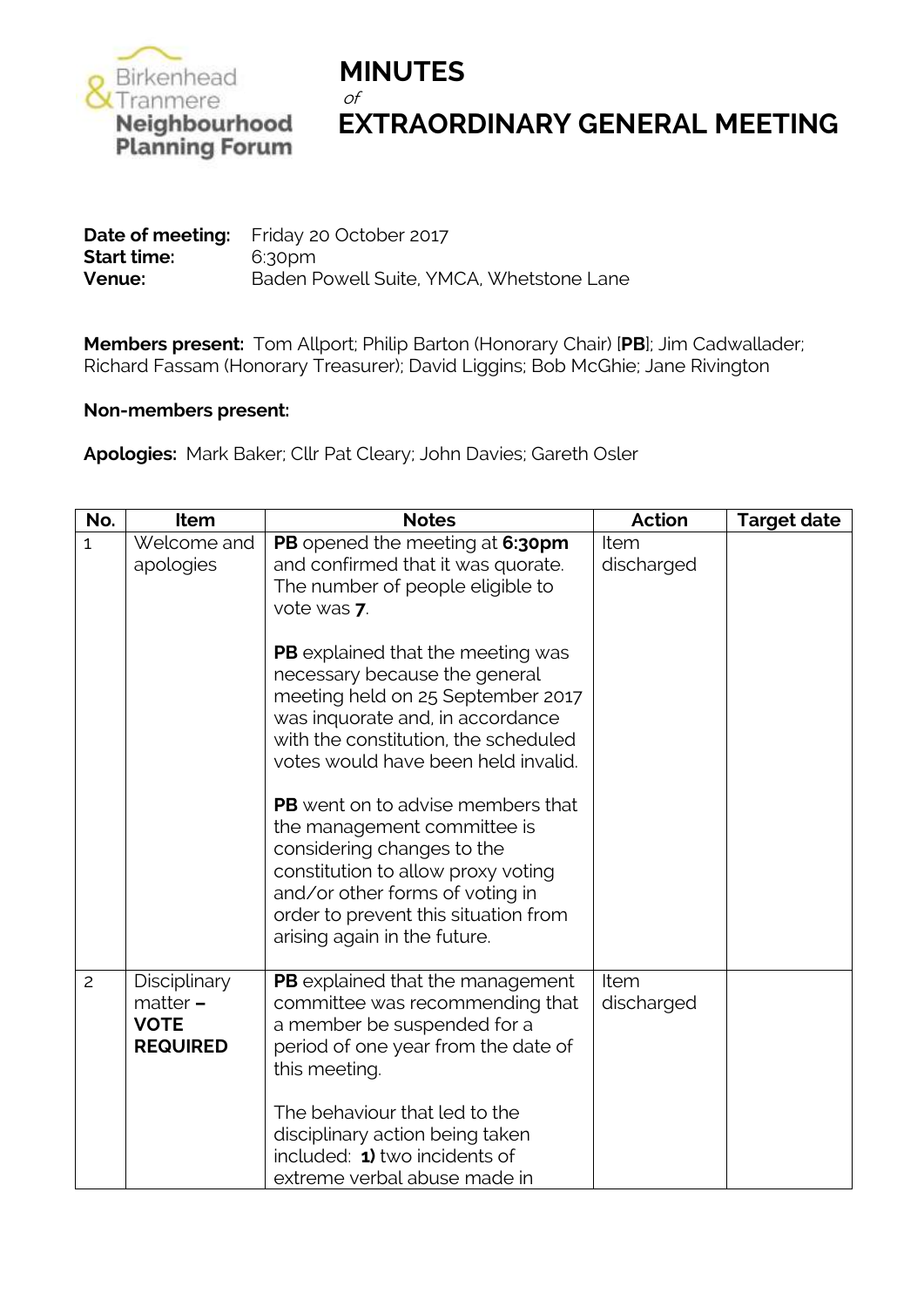| No.            | Item            | <b>Notes</b>                                                           | <b>Action</b> | <b>Target date</b> |
|----------------|-----------------|------------------------------------------------------------------------|---------------|--------------------|
| $\overline{c}$ | Disciplinary    | public on two different dates and                                      |               |                    |
|                | matter -        | against two different Forum                                            |               |                    |
|                | <b>VOTE</b>     | members, and 2) an abusive e-mail                                      |               |                    |
|                | <b>REQUIRED</b> | which was subsequently classified                                      |               |                    |
|                | [continued]     | by Merseyside Police as a malicious                                    |               |                    |
|                |                 | communication, for which a crime                                       |               |                    |
|                |                 | number was issued (although the                                        |               |                    |
|                |                 | police considered that a prosecution                                   |               |                    |
|                |                 | would not be in the public interest).                                  |               |                    |
|                |                 | This malicious communication was                                       |               |                    |
|                |                 | copied not only to a number of                                         |               |                    |
|                |                 | Forum members but also to a                                            |               |                    |
|                |                 | representative of Locality, causing                                    |               |                    |
|                |                 | significant reputational damage to                                     |               |                    |
|                |                 | the Forum, requiring a substantial                                     |               |                    |
|                |                 | amount of work on behalf of the                                        |               |                    |
|                |                 | management committee to recover                                        |               |                    |
|                |                 | from.                                                                  |               |                    |
|                |                 |                                                                        |               |                    |
|                |                 | Also taken into account by the                                         |               |                    |
|                |                 | management committee was the                                           |               |                    |
|                |                 | member's refusal to apologise for                                      |               |                    |
|                |                 | the behaviour and irregularities in                                    |               |                    |
|                |                 | accounting for expenditure incurred                                    |               |                    |
|                |                 | on behalf of the Forum.                                                |               |                    |
|                |                 | <b>Resolution:</b>                                                     |               |                    |
|                |                 | That the management committee's                                        |               |                    |
|                |                 | recommendation to suspend the                                          |               |                    |
|                |                 | member for a period of one year,                                       |               |                    |
|                |                 | this period to expire at midnight on                                   |               |                    |
|                |                 | 19 October 2018, should be ratified.                                   |               |                    |
|                |                 |                                                                        |               |                    |
|                |                 | For:<br>7                                                              |               |                    |
|                |                 | Against:<br>$\mathbf{o}$                                               |               |                    |
|                |                 | Abstained: 0                                                           |               |                    |
|                |                 | The vote was carried unanimously.                                      |               |                    |
|                |                 |                                                                        |               |                    |
|                |                 | Discussion then took place with                                        |               |                    |
|                |                 | regards to what the expectations of<br>the management committee should |               |                    |
|                |                 | be for re-admittance of the member                                     |               |                    |
|                |                 | following the expiration of the                                        |               |                    |
|                |                 | suspension. PB assured members                                         |               |                    |
|                |                 | that the management committee                                          |               |                    |
|                |                 | would discuss this and form a view.                                    |               |                    |
|                |                 |                                                                        |               |                    |